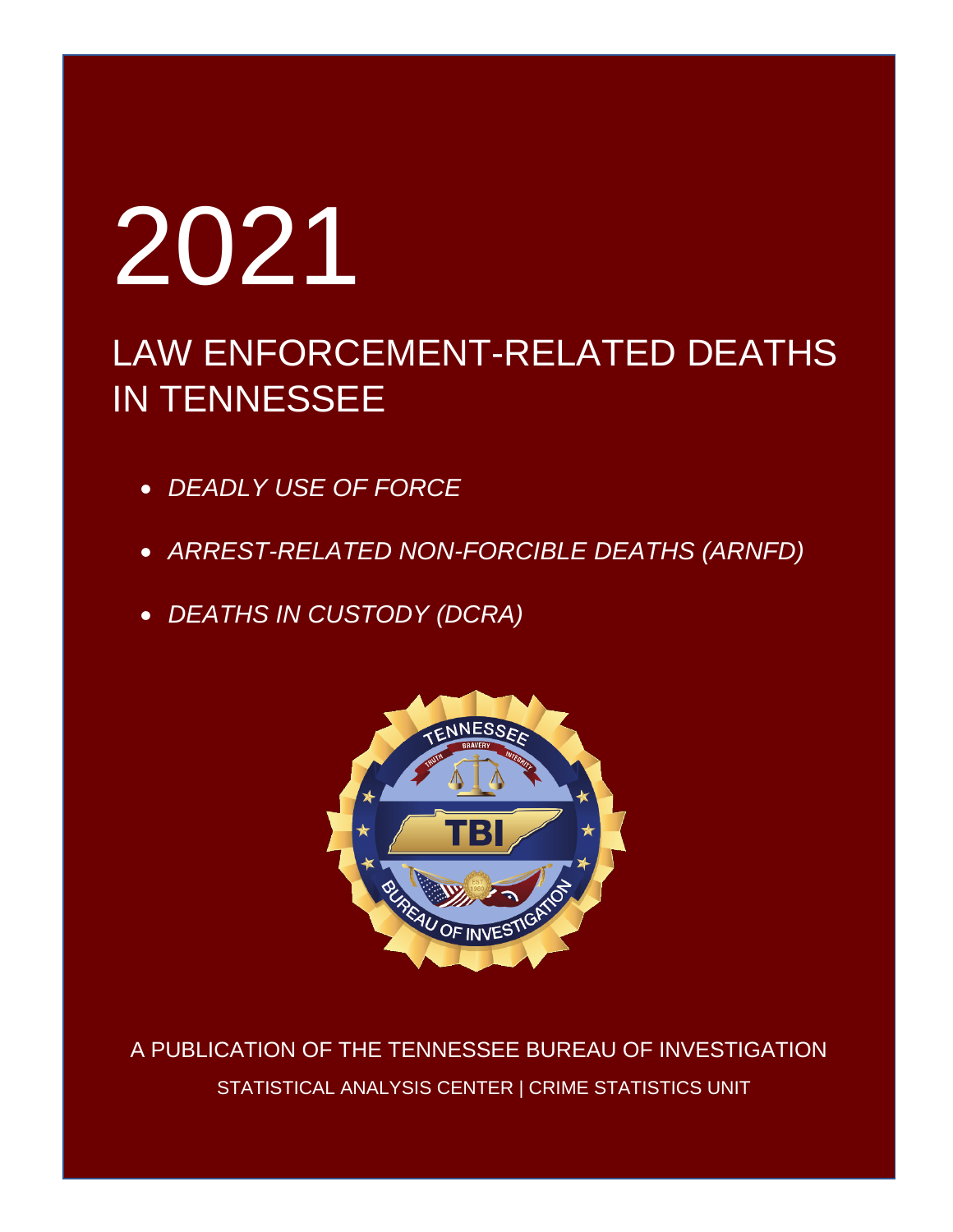

Governor

TENNESSEE BUREAU OF INVESTIGATION

901 R.S. Gass Boulevard Nashville, Tennessee 37216-2639 (615) 744-4000 Facsimile (615) 744-4500 TDD (615) 744-4001



DAVID B. RAUSCH **Director** 

March 30, 2022

Ladies and Gentlemen:

The Tennessee Bureau of Investigation would like to present the 2021 Law Enforcement-Related Deaths report. This publication which satisfies the requirements set forth in Tennessee Code Annotated, § 38-10-102, has been produced by the Tennessee Bureau of Investigation's CJIS Support Center, and provides information on qualifying incidents as submitted by the state's law enforcement agencies to the TBI through the CrimeInsight Portal.

I am very proud of the efforts of all participating law enforcement agencies in the state to provide the data necessary to produce this report. Our combined efforts have resulted in a successful reporting program and the relationships necessary to produce a report of this nature.

Sincerely,

David B. Rausch Director

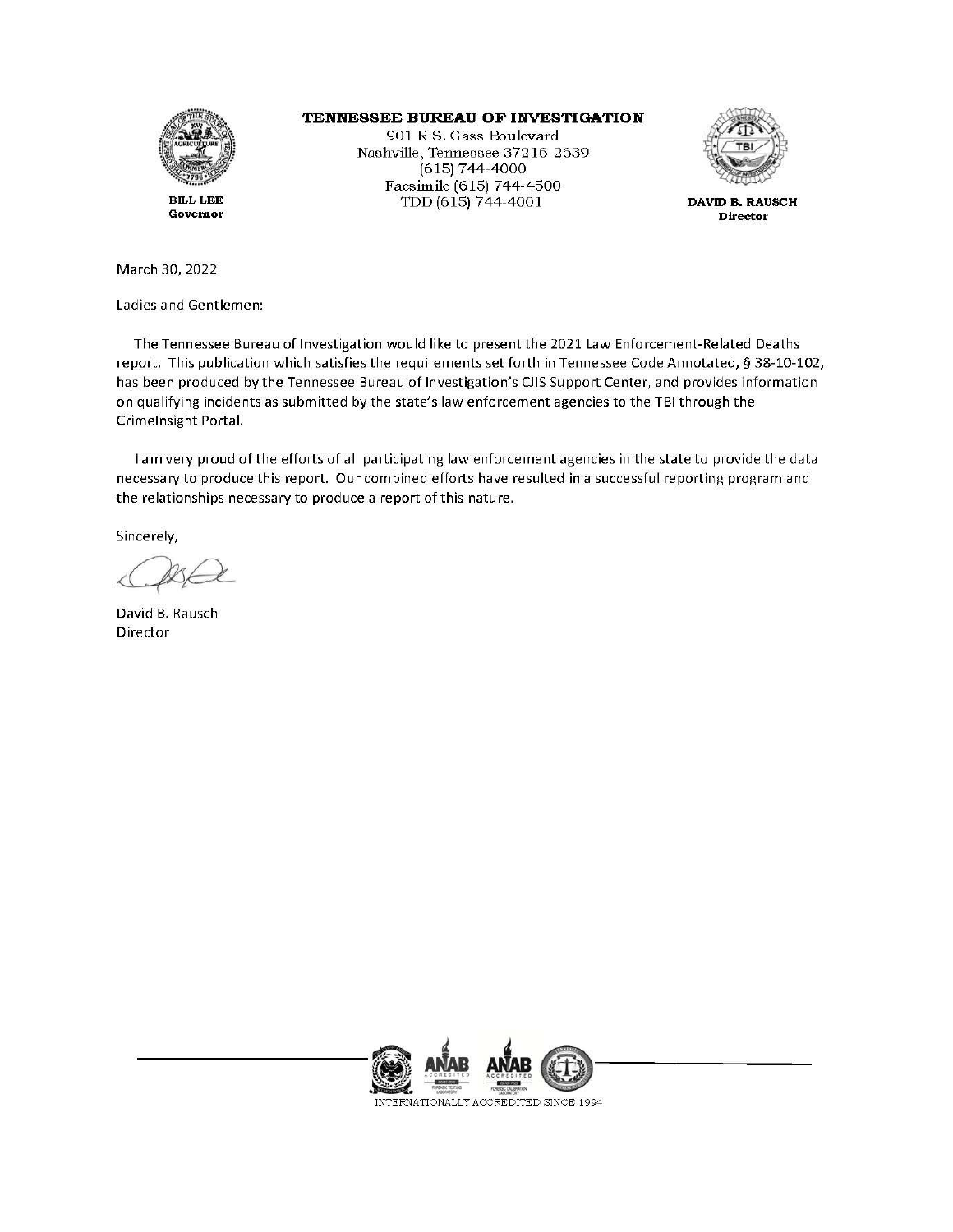#### **INTRODUCTION**

Annually, the TBI's Criminal Justice Information Services (CJIS) Division collects crime data through the Tennessee Incident Based Reporting System (TIBRS). However, Law Enforcement-Related Deaths fall outside the scope of TIBRS and are therefore collected in the CrimeInsight portal using the appropriate web entry utility.

According to T.C.A. § 38-10-102, Law Enforcement-Related Death is defined as "the death of an individual in custody, whether in prison, in a jail or otherwise in the custody of law enforcement pursuant to an arrest or a transfer between institutions of any kind; or the death of an individual potentially resulting from an interaction with law enforcement, while the law enforcement officer is on duty or while the law enforcement officer is off duty but performing activities that are within the scope of the officer's law enforcement duties without regard to whether the individual was in custody or whether a weapon was involved."

An Arrest Related Non-Forcible Death (ARNFD) is any death that is attributed to suicide, alcohol, drug intoxication, or medical conditions (e.g., cardiac arrest) that occurs during the process of arrest by, or in the custody of, state or local law enforcement personnel. Though ARNFDs are not common, they do fall within the scope of the "Law Enforcement Related Deaths" definition. However, these particular incidents are not reported in CrimeInsight, but are instead reported using a form found on the TBI website.

## **SCOPE OF STUDY**

For the purpose of this study, the TBI's CJIS Division divided Law Enforcement Related Death data into three sections: Deadly Use of Force, Arrest-Related Non-forcible Deaths, and Deaths in Custody – all of which meet the T.C.A. § 38-10-102 definition.

Data presented in this study only represents numbers for calendar year 2021 and only contains information pertaining to deaths which occurred in the presence of law enforcement or deaths that occurred while in custody, such as in a local jail or prison.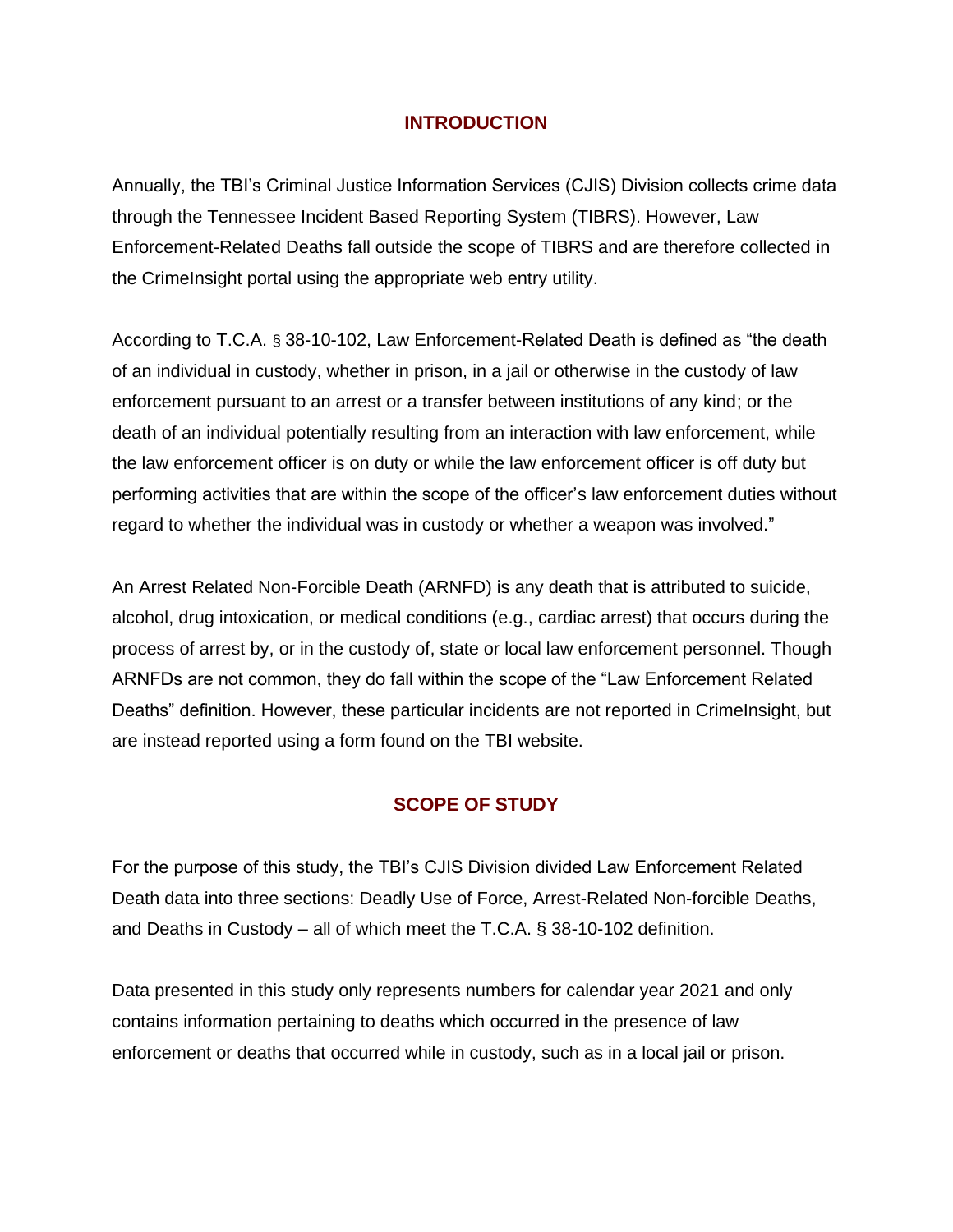Data in this study does not include occurrences where an officer fired his/her weapon in a situation not resulting in a death or when a subject sustained a serious bodily injury directly related to use of force by a law enforcement officer. Additionally, this study does not include deaths occurring in non-residential community-based programs run by jails, such as house arrest, work programs, community service, day reporting, or electronic monitoring.

## **METHODOLOGY**

Each employing agency is responsible for submitting a report for its own officers connected to incidents meeting the criteria of the data collection. Jails and prisons are responsible for submitting a CJ-9 form to the TBI for deaths which occurred in their facility. The data in the publication is sent to us by their respective agencies, TBI does not edit or alter this data in any way, all data is present as it was received.

# **LAW ENFORCEMENT-RELATED DEATHS BY AGENCY TYPE**

In 2021, 56 agencies reported a Law Enforcement-Related Death. Some agencies reported more than one event during the reporting period, while only one death was reported by a state agency, and none by law-enforcement colleges, or drug task forces.

> Reporting Agencies by Type: 32 Jails/Prisons 13 Police Departments 10 Sheriffs' Offices 1 State Agency

All data used in this publication was retrieved on 3/14/2022. As agencies continue to update their records, there is the possibility that numbers may change. Throughout the report several data points are categorized as "Pending Further Investigation." At the time this data was retrieved these points were still under review by the relevant agency,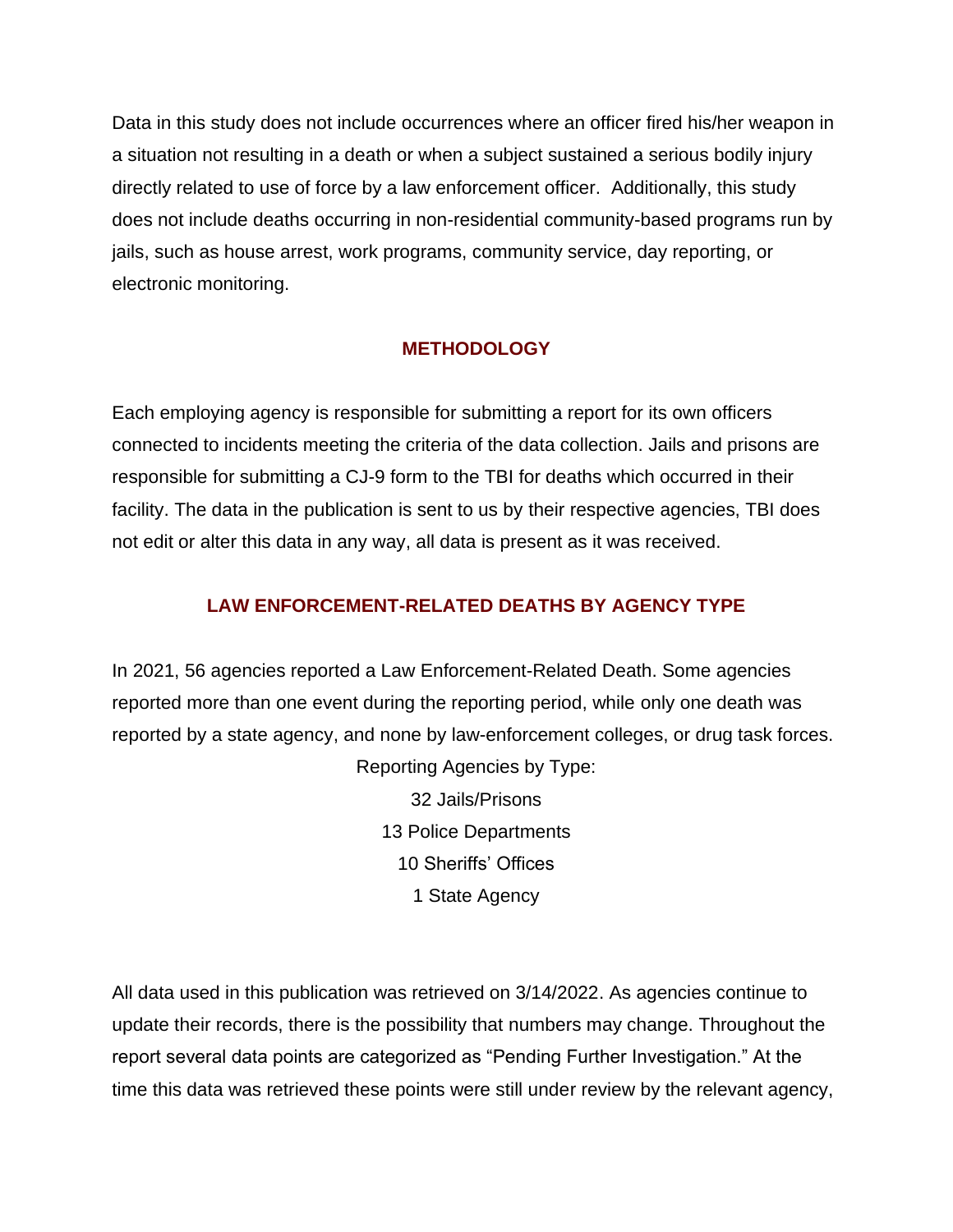and as the investigations are completed those agencies are able to amend their reports with more accurate information. Although the data may change, the report will not be updated.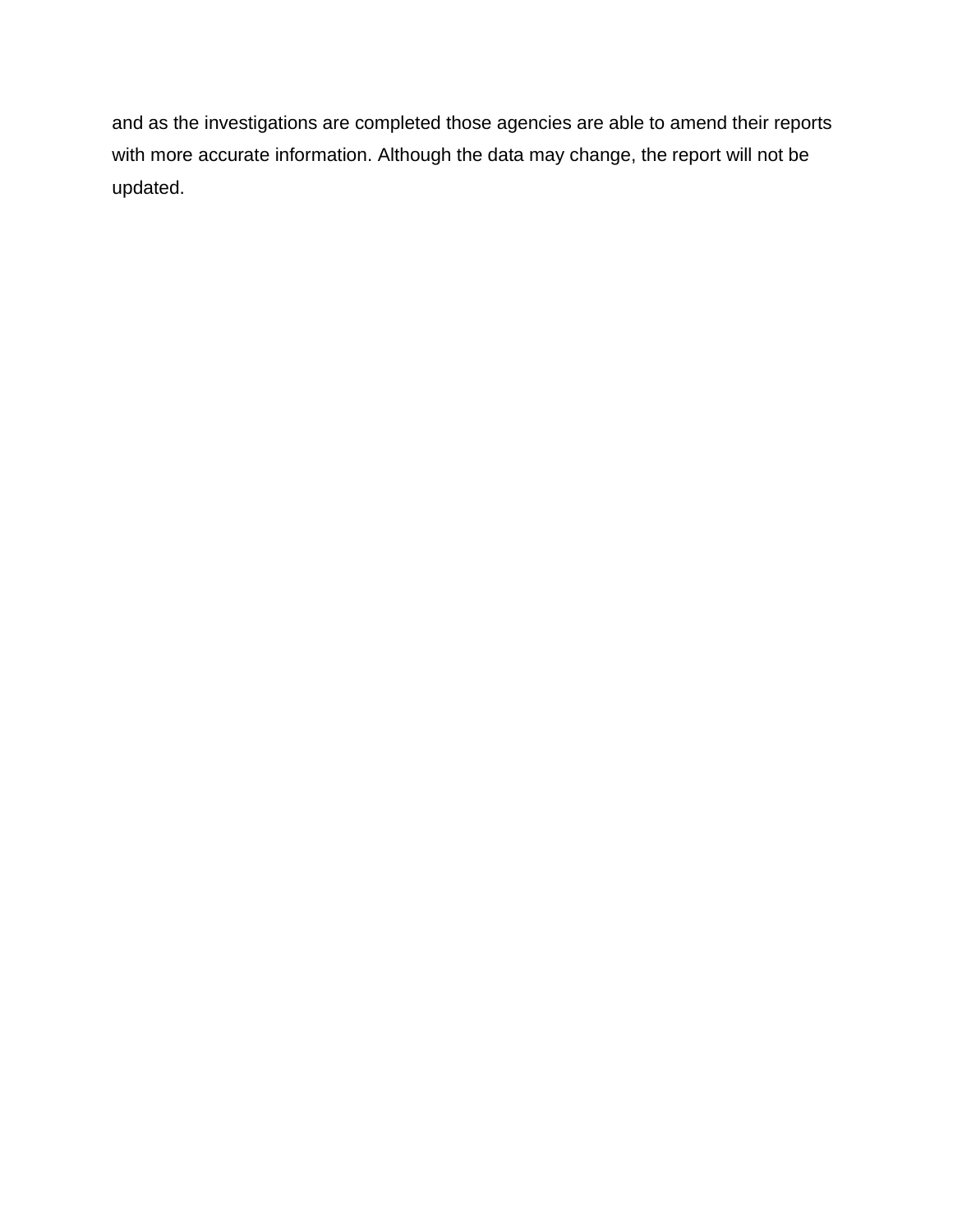#### **SECTION 1: DEADLY USE OF FORCE**



In 2021, there were 31 incidents involving a deadly use of force. By breaking this down to incidents per month, October accounted for the highest number of incidents at 7, or 22.58% of the yearly total. The second highest rate of incidents was in June and August at 4, accounting for 12.9% of incidents each. However, in the month of February, no deaths were reported.



When looking into where deadly use of force incidents occur, major locales are Residence/Home and Highway/Road/Alley/Street/Sidewalk accounting for 35.48% and 29.03%, respectively.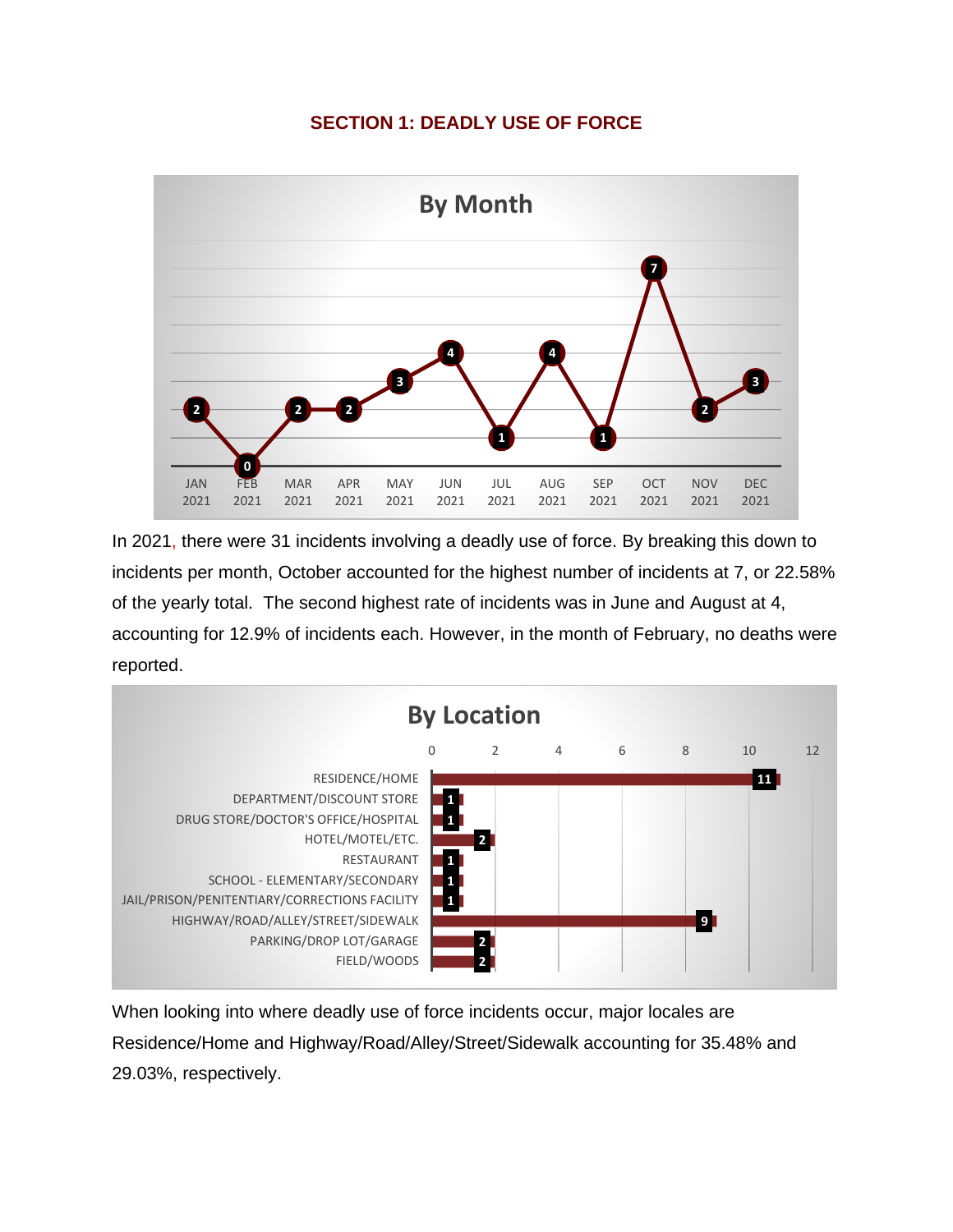

Initial Contact Type presents another view of Deadly Use of Force, with Response to Unlawful or Suspicious Activity being the most reported type of initial contact between the subject and law enforcement, occurring in 41.94% of the 31 incidents. Despite incidents occurring on Highway/Road/Alley/Street/Sidewalk locations amounting to 29.03%, Traffic Stops were only listed as the initial contact type in 9.68% of cases.

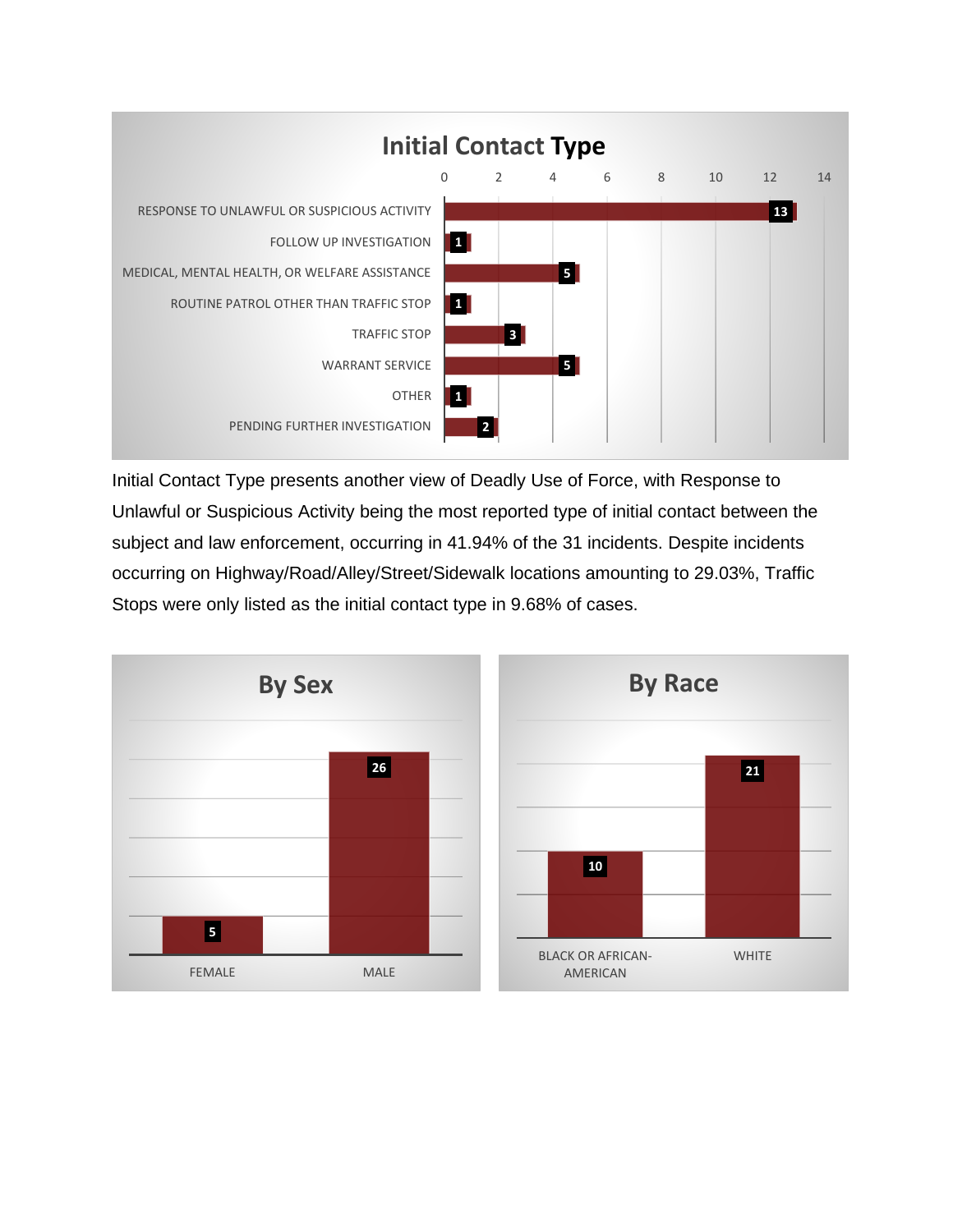When looking at the demographics of subjects involved in a Deadly Use of Force incident, reported data shows that Males make up 83.87% of reported deaths. While breaking down the data by Race, White subjects comprised 67.74% of all deaths reported.



A review of ages shows the majority of subjects involved in a Deadly Use of Force incident were between the ages 25-54, accounting for 83.87% of incidents. Across all age groups, eleven persons between the ages of 25-34 accounted for 35.48% of all reported deaths.

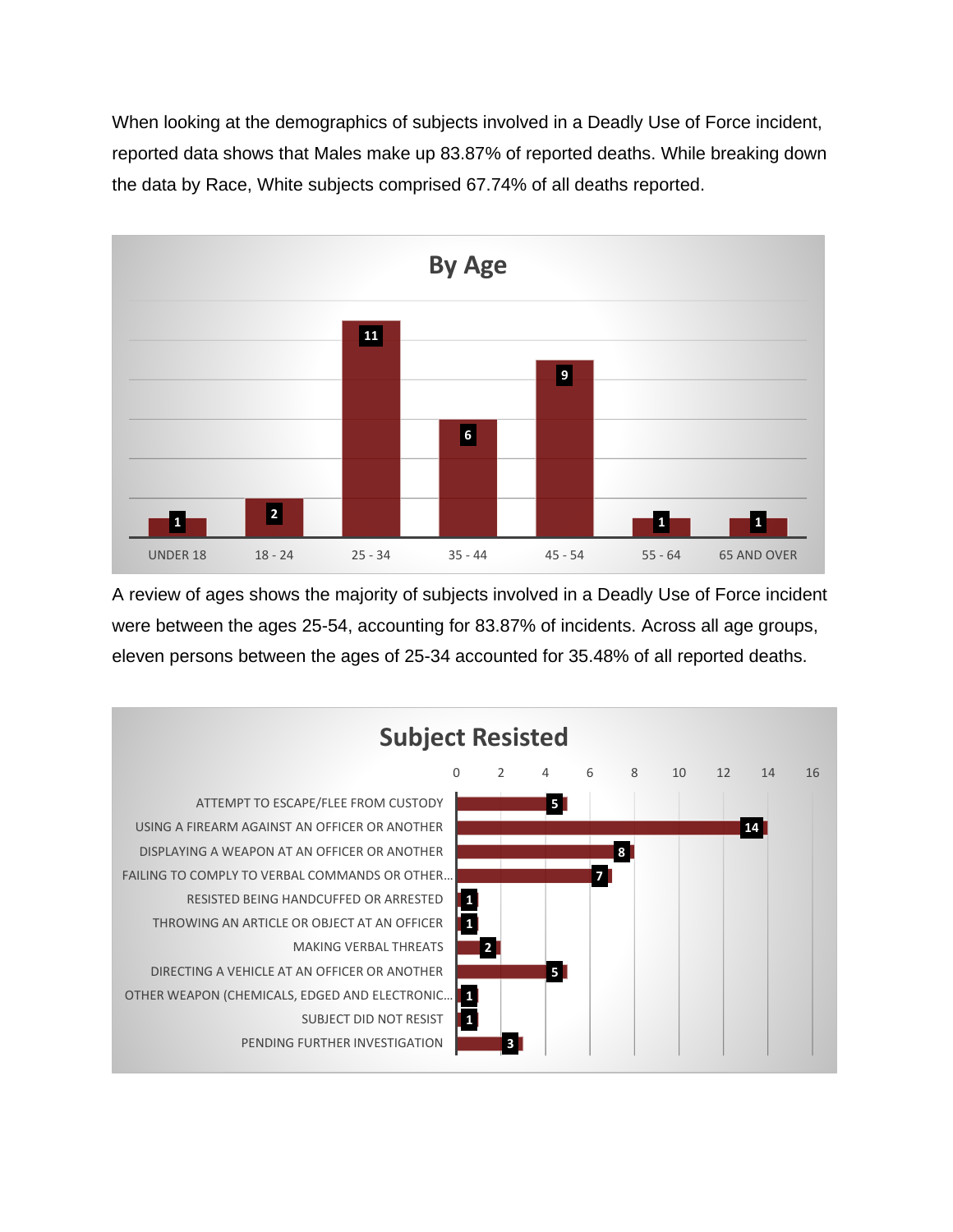Incidents are flagged as "Subject Resisted" to denote whether a subject demonstrated resistance toward an officer during an incident. Actions which could be categorized as resistance include attempting to escape/flee from custody, verbal threats, or using a firearm against an officer or other person. Using a Firearm Against an Officer or Another was the most commonly reported resistance type as noted in 14 incidents, or 29.16% of occurrences in 2021. Please note that multiple resistance types can be chosen for a given incident thus leading to a higher number than amount of deaths.



Tying into the "Resisted" flag is the data element denoting if the subject was armed. Of reported 2021 incidents, 80.65% (25) of them noted that the deceased was armed during initial contact with the officer.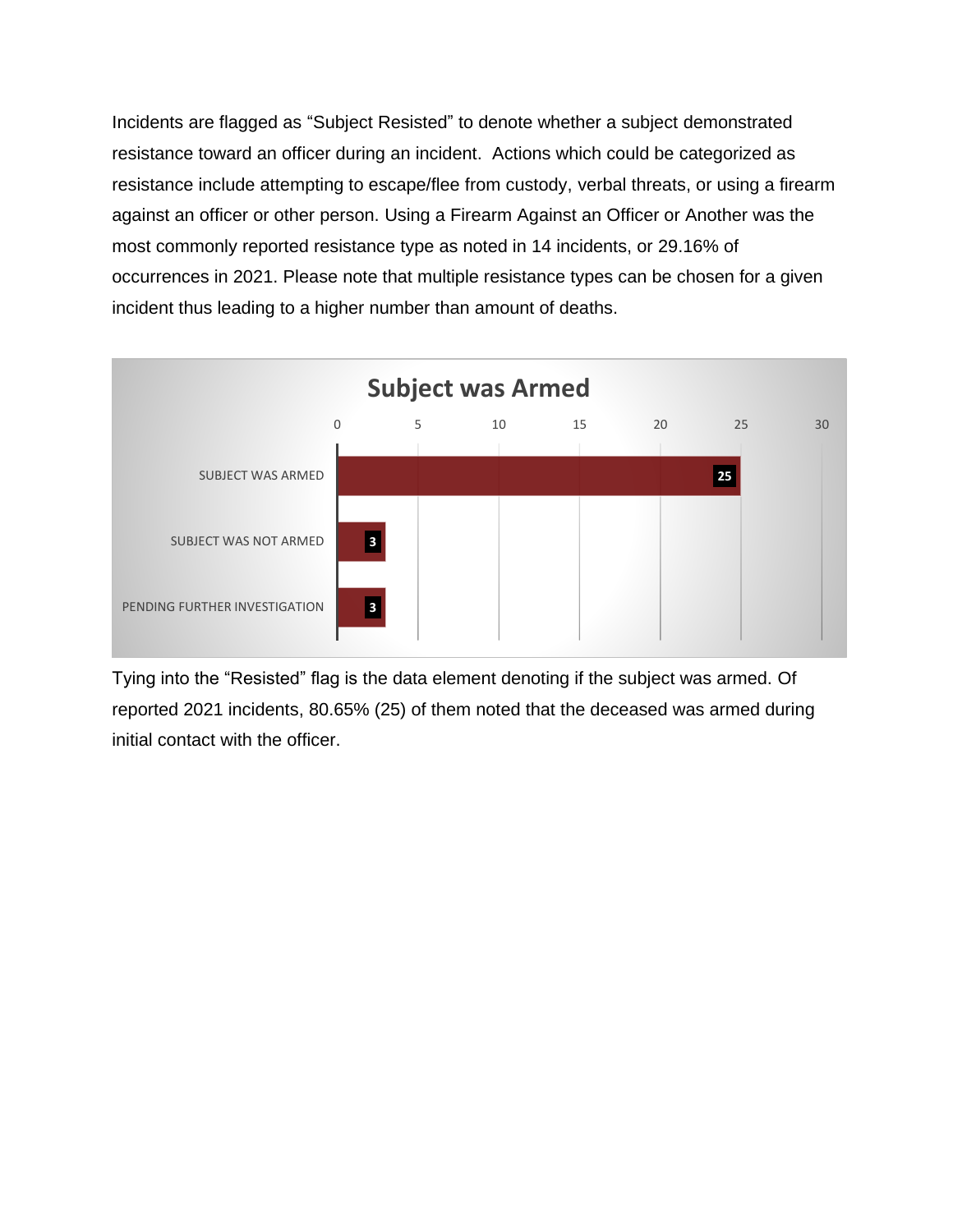#### **SECTION 2: ARREST RELATED NON-FORCIBLE DEATHS (ARNFD)**

This section analyzes deaths which occurred in the presence of police but were not directly related to the use of force by a law enforcement official. As mentioned in the introduction, an Arrest‐Related Non‐Forcible Death (ARNFD) is any death attributed to suicide, alcohol, drug intoxication, or medical conditions (i.e., cardiac arrest, etc.) occurring during the process of an arrest by, or in the custody of, state or local law enforcement personnel.

Of the Law Enforcement-Related Deaths reported in 2021, no deaths met the Arrest-Related Non-Forcible Death (ARNFD) reporting criteria.

## **SECTION 3: DEATHS IN CUSTODY REPORTING ACT (DCRA)**

The Deaths in Custody Reporting Act collects data on deaths occurring in jails or state prisons. Please note, private prison companies are under no obligation to submit data, and as such their data may not be reflected.



In 2021, 245 deaths were reported across 31 correctional facilities. The highest number of deaths in custody occurred in January at 34 (13.88%), followed by September and October at 32 (13.06%) each.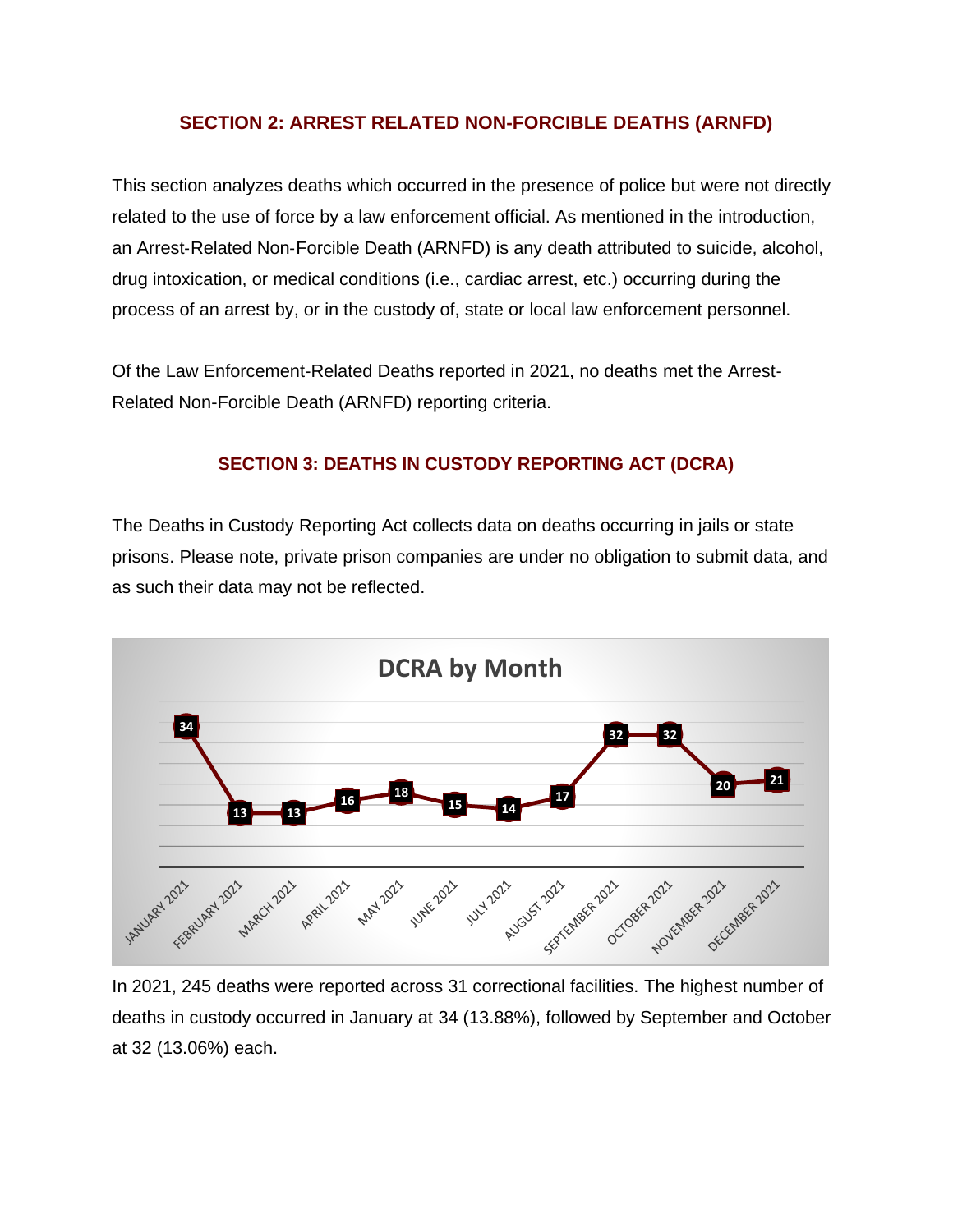

By breaking decedents down by sex, it can be seen that men make up an overwhelming percentage of the deceased at 95.92%, with women making up the remaining 4.08%.



In reviewing the data from 2021, age groups from 25-34 to 65 and over made up for 97.96% of all decedents.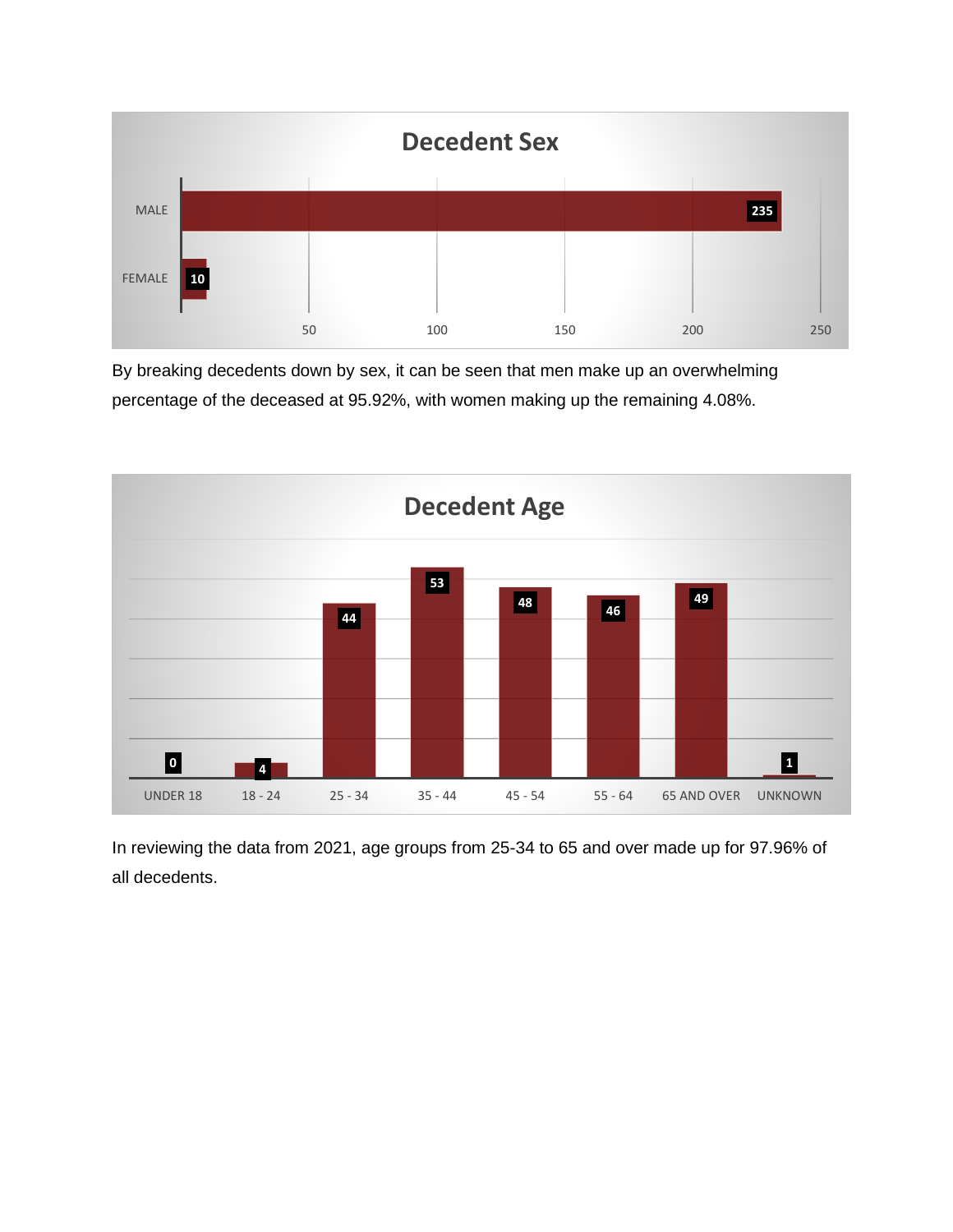

Race and ethnicity breakdowns show that the majority of decedents are White with 157 deaths (64.08%), followed by a total of 92 Black or African American decedents at 33.47%. Ethnically, 96.33% of decedents were categorized as Non-Hispanic or Latino.



As the COVID-19 pandemic continues, it is to be expected that the leading cause of death in correctional facilities would be Illness-Excluding AIDS Related Deaths. In 2021, that Cause of Death type accounted for 41.22% (101) of all reported causes, followed by 36 deaths reported as being caused by Accidental Alcohol/Drug Intoxication. An additional 63 deaths were reported with Missing listed under cause of death. In the case the cause of death is listed as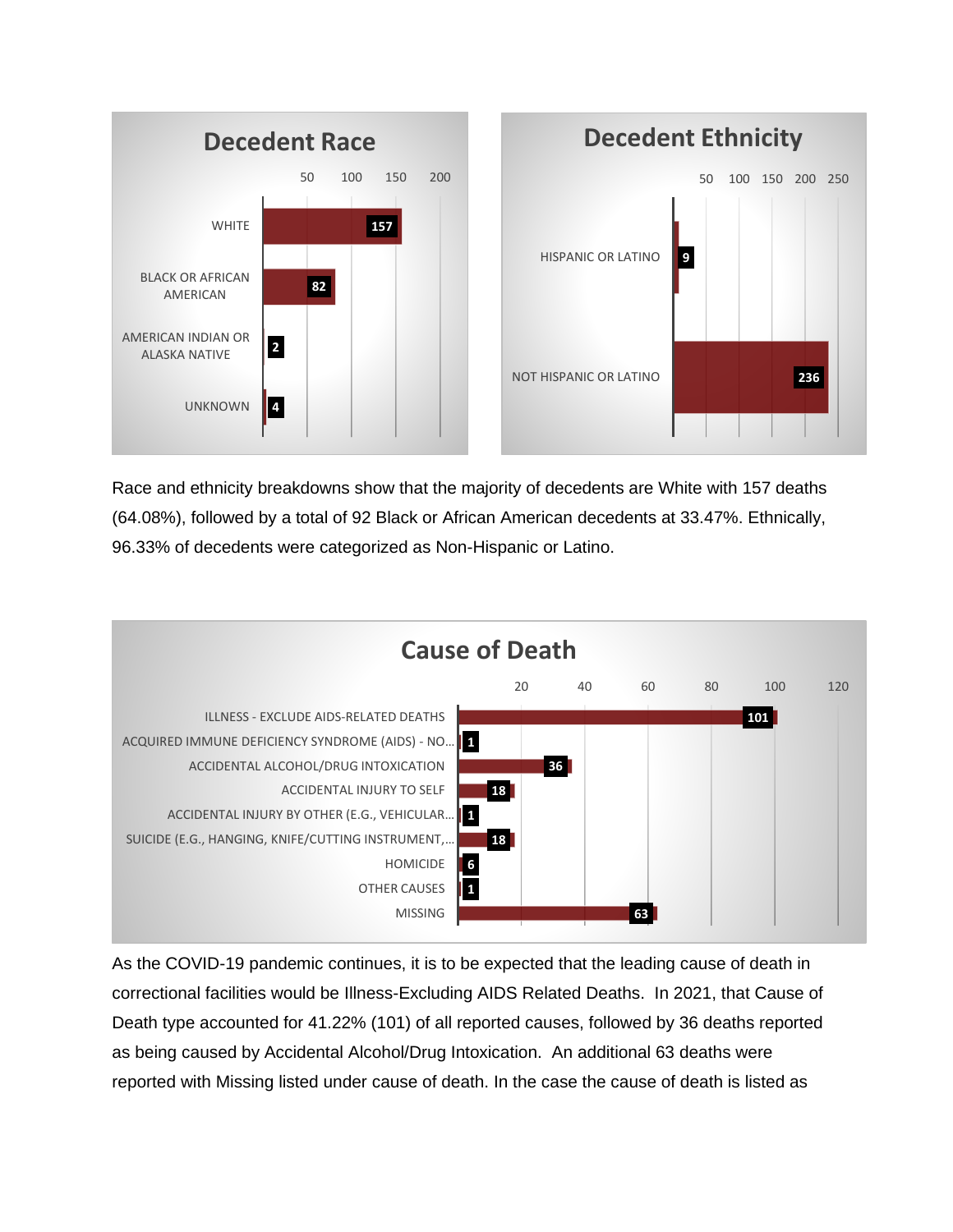Missing it generally means that an agency input the incident while medical results were still pending and the agency can update them as information becomes available.



From the high volume of illness related deaths, it is little surprise that 58.78% of deaths occurred at a Medical Center Outside of the Jail Facility with a further 15.1% happening in an Special Medical Unit/Infirmary Within the Jail Facility. The most significant other location of death was in a General Housing Unit Within the Jail Facility or on Jail Grounds, making up the location of 20.41% of reported deaths.



Lastly, we reviewed the Legal Status of decedents reported under DCRA. 84.9% were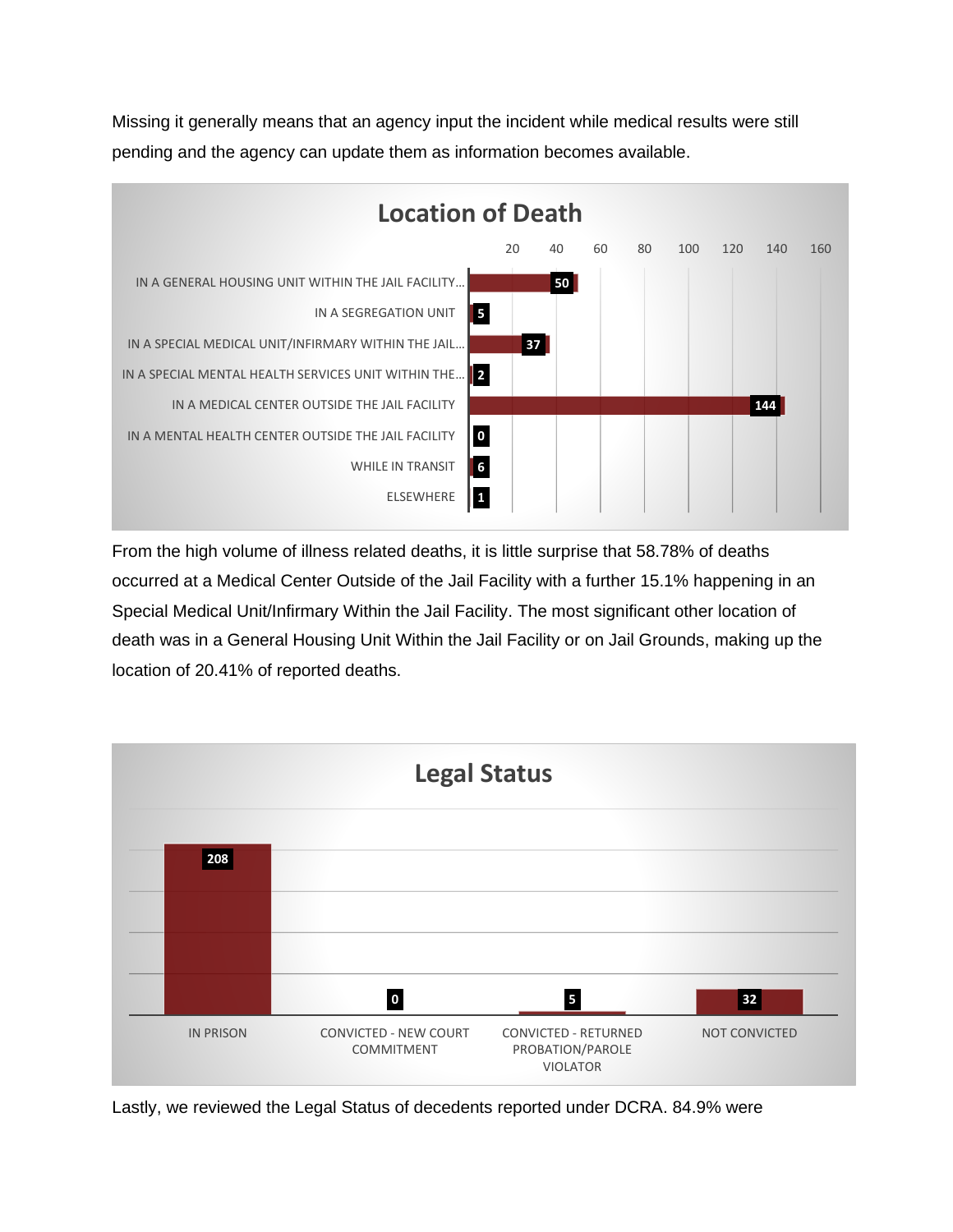categorized as In Prison. The second highest amount, at 13.06% are those listed as Not Convicted.